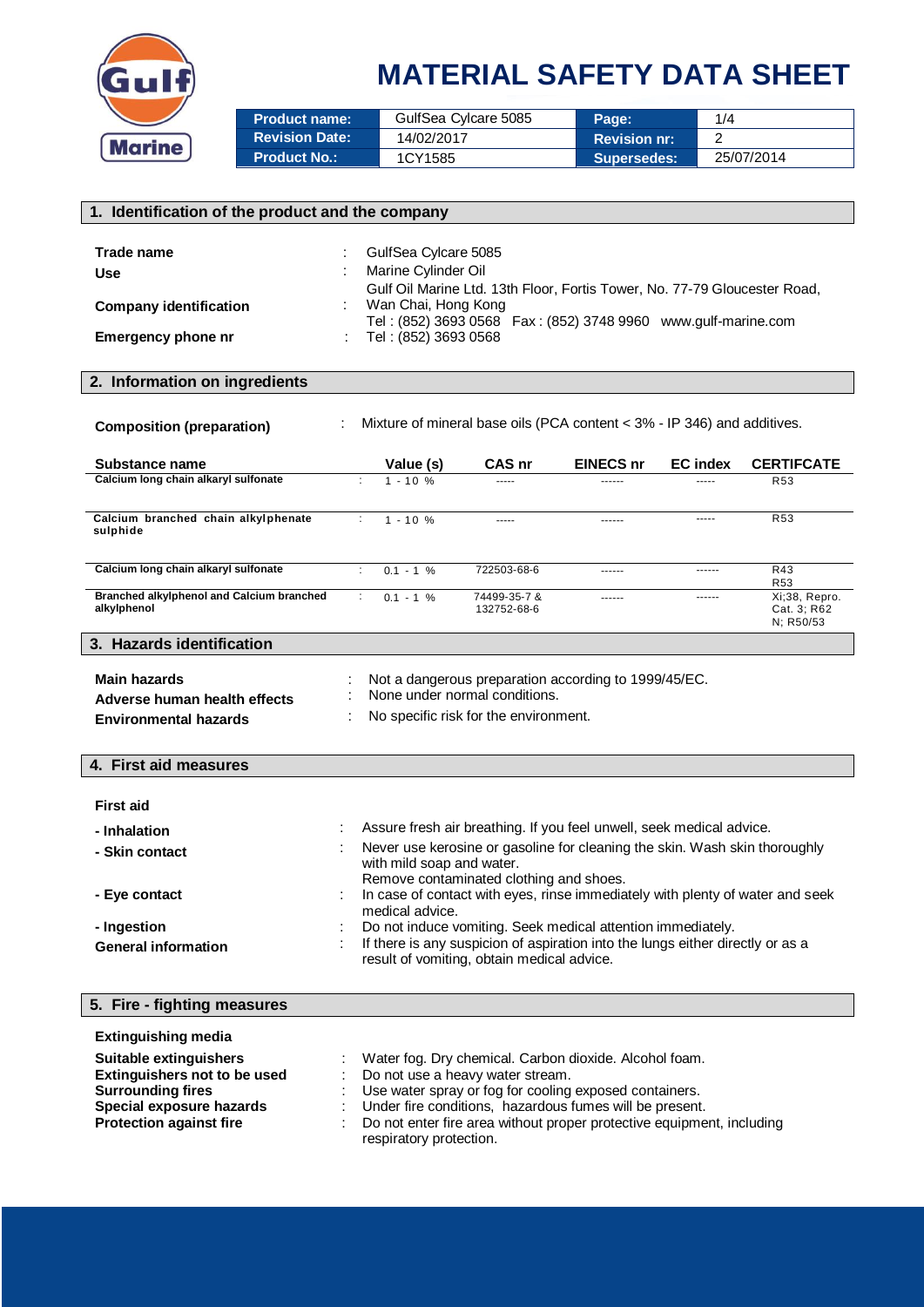

| <b>Product name:</b>  | GulfSea Cylcare 5085 | Page:               | 2/4        |
|-----------------------|----------------------|---------------------|------------|
| <b>Revision Date:</b> | 14/02/2017           | <b>Revision nr:</b> |            |
| <b>Product No.:</b>   | 1CY1585              | <b>Supersedes:</b>  | 25/07/2014 |

| 6. Accidental release measures                       |                                                                                                                                                         |
|------------------------------------------------------|---------------------------------------------------------------------------------------------------------------------------------------------------------|
|                                                      |                                                                                                                                                         |
| <b>Personal precautions</b>                          | Remove ignition sources.<br>Avoid all unnecessary exposure. Equip cleanup crew with proper protection.                                                  |
| <b>Environmental precautions</b>                     | Notify authorities if liquid enters sewers or public waters.<br>Prevent entry to sewers and public waters.                                              |
| After spillage and/or leakage                        | Spill area may be slippery. Use suitable disposal containers.<br>Clean up any spills as soon as possible, using an absorbent material to<br>collect it. |
| 7. Handling and storage                              |                                                                                                                                                         |
|                                                      |                                                                                                                                                         |
| General                                              | No naked lights. No smoking. Keep away from sources of ignition.                                                                                        |
| <b>Storage</b>                                       | Keep only in the original container in a cool, well ventilated place. Keep at<br>temperature not exceeding.                                             |
| <b>Handling</b>                                      | Wash hands and other exposed areas with mild soap and water before eat,<br>drink or smoke and when leaving work.                                        |
|                                                      |                                                                                                                                                         |
| <b>Exposure controls / personal protection</b><br>8. |                                                                                                                                                         |
| <b>Personal protection</b>                           |                                                                                                                                                         |
| - Respiratory protection                             | The use of Filtertype A (EN 141) is recommended If exceeding the<br>Occupational Exposure Limit.                                                        |
| - Hand protection                                    | Wear suitable gloves resistant to chemical penetration. (EN 374).<br>Use neoprene or rubber gloves.                                                     |
| - Skin protection                                    | Wear suitable protective clothing.                                                                                                                      |
| - Eye protection                                     | Chemical goggles or safety glasses.                                                                                                                     |

| - Eye protection                    | Chemical goggles or safety glasses.                                                                                                                                                                                                                                                                                                                                                                                                                                                                                                                                                                                                                                                           |
|-------------------------------------|-----------------------------------------------------------------------------------------------------------------------------------------------------------------------------------------------------------------------------------------------------------------------------------------------------------------------------------------------------------------------------------------------------------------------------------------------------------------------------------------------------------------------------------------------------------------------------------------------------------------------------------------------------------------------------------------------|
| <b>Industrial hygiene</b>           | When using, do not eat, drink or smoke.<br>Provide adequate ventilation to minimize dust and/or vapour concentrations.                                                                                                                                                                                                                                                                                                                                                                                                                                                                                                                                                                        |
| <b>Occupational Exposure Limits</b> | United Kingdom: Occupational Exposure Standard (OES) of 5 mg/m <sup>3</sup> , 8-hour<br>time-weighted average reference period for oil mist.<br>The American Conference of Governmental Industrial Hygienists (ACGIH)<br>has assigned mineral oil mist a threshold limit value (TLV) of 5 mg/m <sup>3</sup> as a<br>Time Weighted Average (TWA) for a normal 8-hour workday and a 40-hour<br>workweek and a short-term exposure limit (STEL) of 10 mg/m <sup>3</sup> for periods<br>not to exceed 15 minutes. Exposures at the STEL concentration should not<br>be repeated more than four times a day and should be separated by intervals<br>of at least 60 minutes.<br>[ACGIH 1994, p. 28] |

| 9. Physical and chemical properties                                                                                                           |          |                                                                        |  |  |
|-----------------------------------------------------------------------------------------------------------------------------------------------|----------|------------------------------------------------------------------------|--|--|
| <b>Physical state</b><br><b>Colour</b><br>Odour<br>Pour point [°C]<br>Viscosity at 100°C [mm <sup>2</sup> /s]<br>Flash point [°C] (ASTM D 92) | ٠.<br>×. | Viscous liquid.<br>Brown.<br>Mild.<br>- 9<br>>18.5<br>$>220^{\circ}$ C |  |  |
|                                                                                                                                               |          |                                                                        |  |  |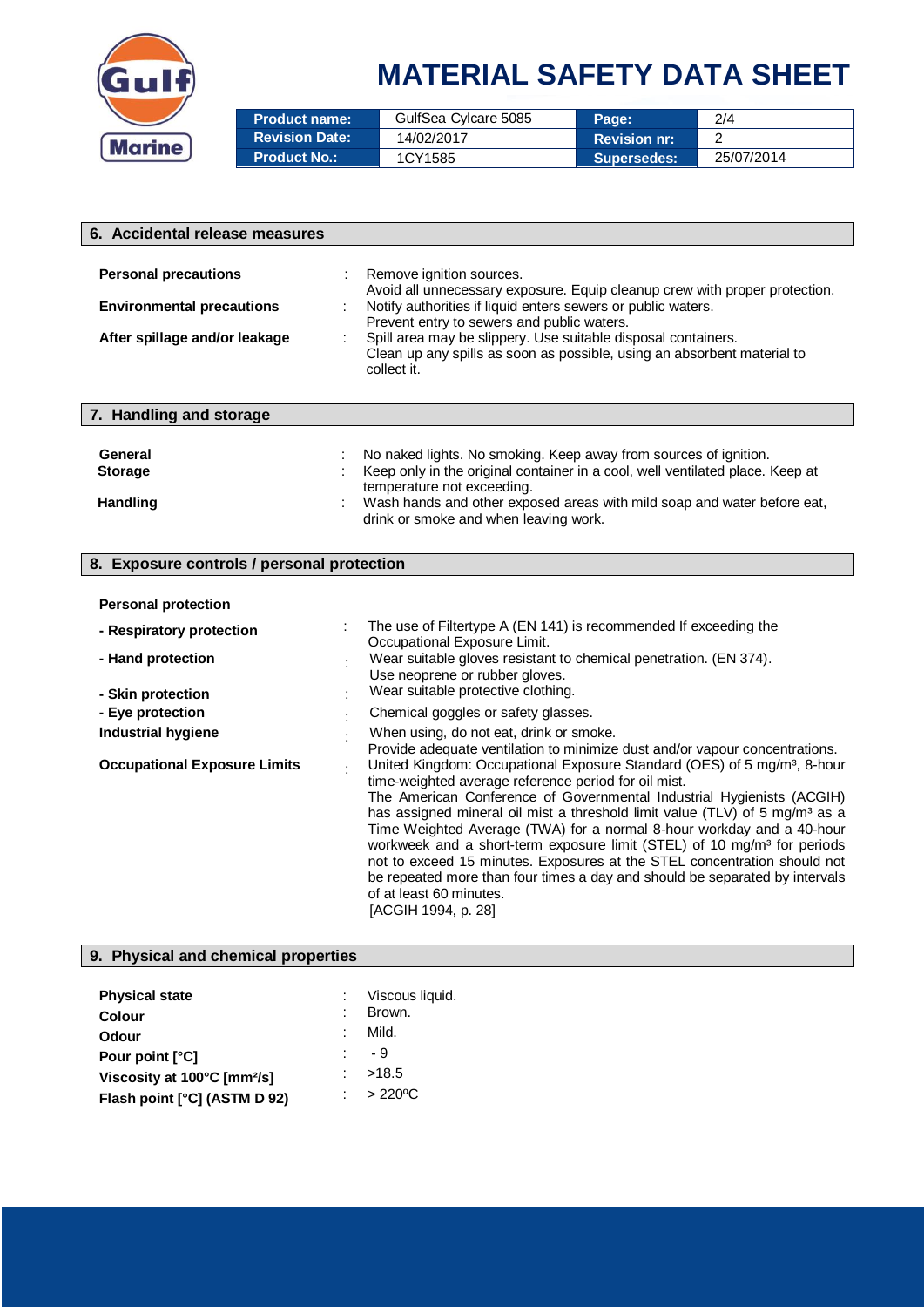

| <b>Product name:</b>  | GulfSea Cylcare 5085 | Page:               | 3/4        |
|-----------------------|----------------------|---------------------|------------|
| <b>Revision Date:</b> | 14/02/2017           | <b>Revision nr:</b> |            |
| <b>Product No.:</b>   | 1CY1585              | <b>Supersedes:</b>  | 25/07/2014 |

| 10. Stability and reactivity          |                                                                                                                                                        |
|---------------------------------------|--------------------------------------------------------------------------------------------------------------------------------------------------------|
|                                       |                                                                                                                                                        |
| <b>Physico-chemical stability</b>     | Stable. Avoid extreme heat and high energy sources of ignition                                                                                         |
| <b>Conditions to avoid</b>            | Extremely high or low temperatures.                                                                                                                    |
| <b>Materials to avoid</b>             | Oxidizing agents.                                                                                                                                      |
| <b>Hazardous decomposition</b>        | None under normal conditions.                                                                                                                          |
| products                              |                                                                                                                                                        |
| <b>Hazardous reactions</b>            | None under normal conditions.                                                                                                                          |
|                                       |                                                                                                                                                        |
| 11. Toxicological information         |                                                                                                                                                        |
|                                       |                                                                                                                                                        |
| <b>Acute toxicity</b><br>- Inhalation | Not expected to be toxic.<br>Harmful by inhalation.                                                                                                    |
| - Corrosivity                         | No adverse health effects were noted                                                                                                                   |
| - Sensitisation                       | Experimental data has shown that the concentration of potentially sensitizing                                                                          |
|                                       | components present in this product does not induce skin sensitization                                                                                  |
| - Carcinogenicity                     | This product contains mineral oils which are considered to be severely<br>refined and not considered to be carcinogenic under IARC. All of the oils in |
|                                       | this product have been demonstrated to contain less than 3% extractable by                                                                             |
|                                       | the IP 346 test.                                                                                                                                       |
| - Mutagenicity                        | Not expected to be mutagenetic.                                                                                                                        |
| - Other toxicological information     | During use in engines, contamination of oil with low levels of cancer-causing                                                                          |
|                                       | combustion products occurs. Used motor oils have been shown to cause<br>skin cancer in mice following repeated application and continuous exposure.    |
|                                       | Brief or intermittent skin contact with used motor oil is not expected to have                                                                         |
|                                       | serious effects in humans if the oil is thoroughly removed by washing with                                                                             |
|                                       | soap and water. Avoid prolonged contact with used motor oil.                                                                                           |
|                                       |                                                                                                                                                        |
| 12. Ecological information            |                                                                                                                                                        |
|                                       |                                                                                                                                                        |
| <b>Ecological effects information</b> | Harmful to aquatic organisms, may cause long-term adverse effects in the                                                                               |
| Persistence and degradability         | aquatic environment.                                                                                                                                   |
| <b>Bioaccumulative potential</b>      | Minimally biodegradable.                                                                                                                               |
| <b>Mobility soil</b>                  | Not determined.<br>It is to be expected small mobility in soil. Some or a few components may                                                           |
|                                       | get into the soil and may cause pollution of ground water.                                                                                             |
|                                       |                                                                                                                                                        |
| 13. Disposal considerations           |                                                                                                                                                        |
|                                       |                                                                                                                                                        |
| <b>Disposal</b>                       | Dispose of this material and its container to hazardous or special waste                                                                               |
|                                       | collection point, in accordance with local, regional, national and/or<br>international regulation.                                                     |
|                                       | Recover waste liquids for recycling/re-use. See Directive 2001/118/EC.                                                                                 |
| <b>Waste-disposal procedures</b>      | See Directive 2001/118/EC                                                                                                                              |
| Industrial waste number               | 13 02 08 - other engine, gear and lubricating oils.                                                                                                    |